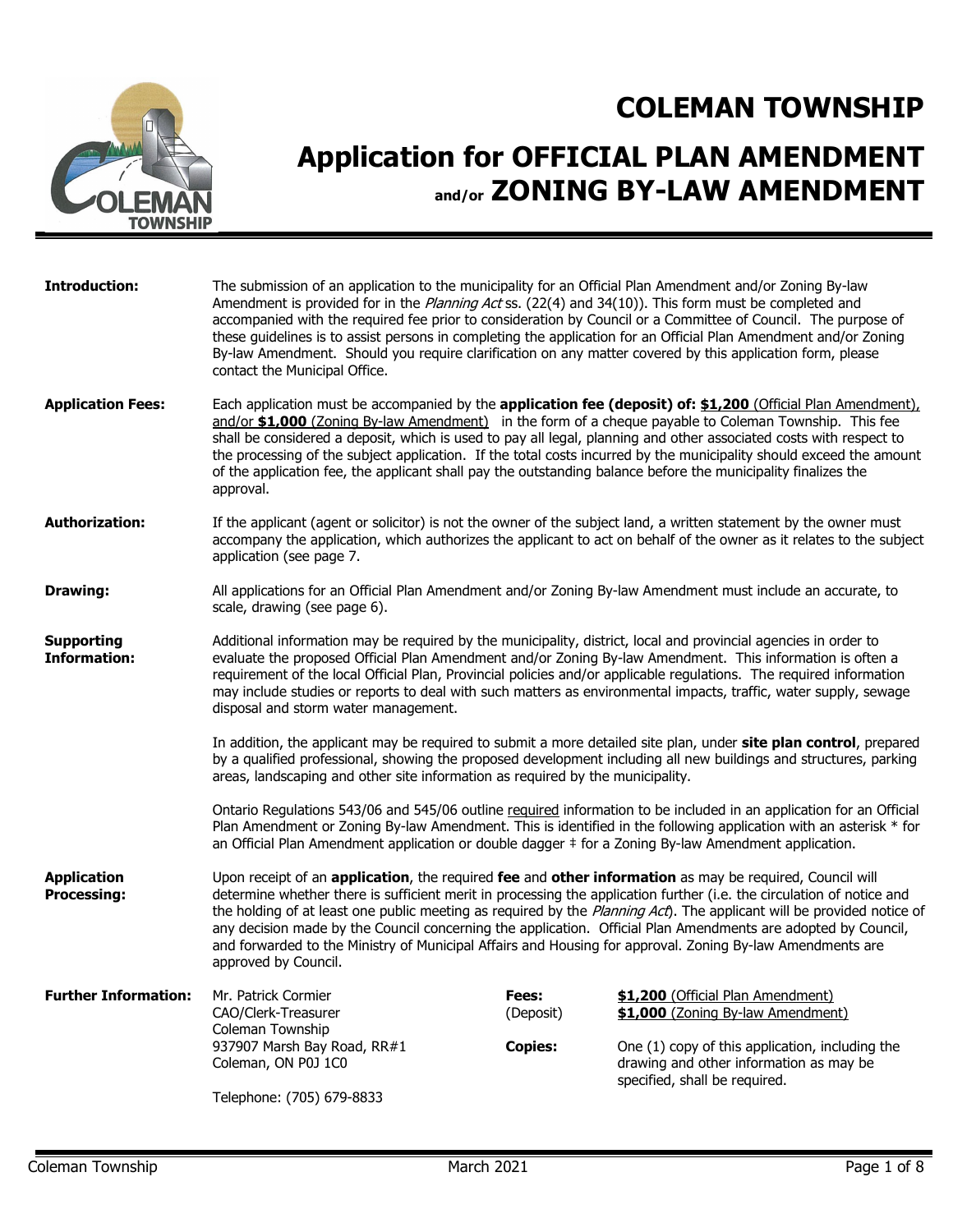#### **APPLICATION FOR OFFICIAL PLAN AMENDMENT and/or ZONING BY-LAW AMENDMENT**

Note: Asterisk \* identifies required information for an Official Plan Amendment outlined in Schedule 1, Ontario Regulation 543/06. Double dagger ‡ identifies required information for Zoning By-law Amendment outlined in Schedule 1, Ontario Regulation 545/06.

#### **1. \***‡ **APPLICANT INFORMATION**

|                     | a)           |                                                                                        |   |                                                                                                                                                                                                                                |
|---------------------|--------------|----------------------------------------------------------------------------------------|---|--------------------------------------------------------------------------------------------------------------------------------------------------------------------------------------------------------------------------------|
|                     |              |                                                                                        |   |                                                                                                                                                                                                                                |
|                     |              |                                                                                        |   |                                                                                                                                                                                                                                |
|                     | b)           |                                                                                        |   |                                                                                                                                                                                                                                |
|                     |              |                                                                                        |   | If the application will be represented, prepared or submitted by someone other than the registered owner(s) please specify:                                                                                                    |
|                     | $\mathsf{c}$ |                                                                                        |   |                                                                                                                                                                                                                                |
|                     |              |                                                                                        |   |                                                                                                                                                                                                                                |
|                     |              |                                                                                        |   |                                                                                                                                                                                                                                |
|                     | d)           |                                                                                        |   |                                                                                                                                                                                                                                |
|                     |              | NOTE: Unless otherwise requested, all communication will be sent to the agent, if any. |   |                                                                                                                                                                                                                                |
| 2.                  |              | <b>PURPOSE OF THE APPLICATION</b>                                                      |   |                                                                                                                                                                                                                                |
|                     | П            | Official Plan Amendment                                                                | ┓ | <b>Both</b>                                                                                                                                                                                                                    |
|                     | $\Box$       | Zoning By-law Amendment                                                                |   |                                                                                                                                                                                                                                |
|                     |              |                                                                                        |   |                                                                                                                                                                                                                                |
| $3. *+$             |              |                                                                                        |   |                                                                                                                                                                                                                                |
| 4. $*$ +            |              | LEGAL DESCRIPTION OF THE ENTIRE PROPERTY                                               |   |                                                                                                                                                                                                                                |
|                     |              |                                                                                        |   |                                                                                                                                                                                                                                |
|                     |              |                                                                                        |   |                                                                                                                                                                                                                                |
|                     |              |                                                                                        |   | Parcel: Parcel and the state of the state of the state of the state of the state of the state of the state of the state of the state of the state of the state of the state of the state of the state of the state of the stat |
|                     |              |                                                                                        |   |                                                                                                                                                                                                                                |
| $5. *‡$             |              |                                                                                        |   | DIMENSIONS OF THE LANDS AFFECTED Lot Frontage (m) _________ Lot Depth (m) ________ Lot Area (ha) ________                                                                                                                      |
| $6.$ $\pm$          |              |                                                                                        |   | Names and addresses of any mortgages, charges or other encumbrances in respect of the subject land:                                                                                                                            |
|                     |              |                                                                                        |   |                                                                                                                                                                                                                                |
| $7. \pm$            |              |                                                                                        |   | Date the subject land was acquired by the current owner: _______________________                                                                                                                                               |
|                     |              |                                                                                        |   |                                                                                                                                                                                                                                |
| $8. * \neq$<br>9. † |              |                                                                                        |   |                                                                                                                                                                                                                                |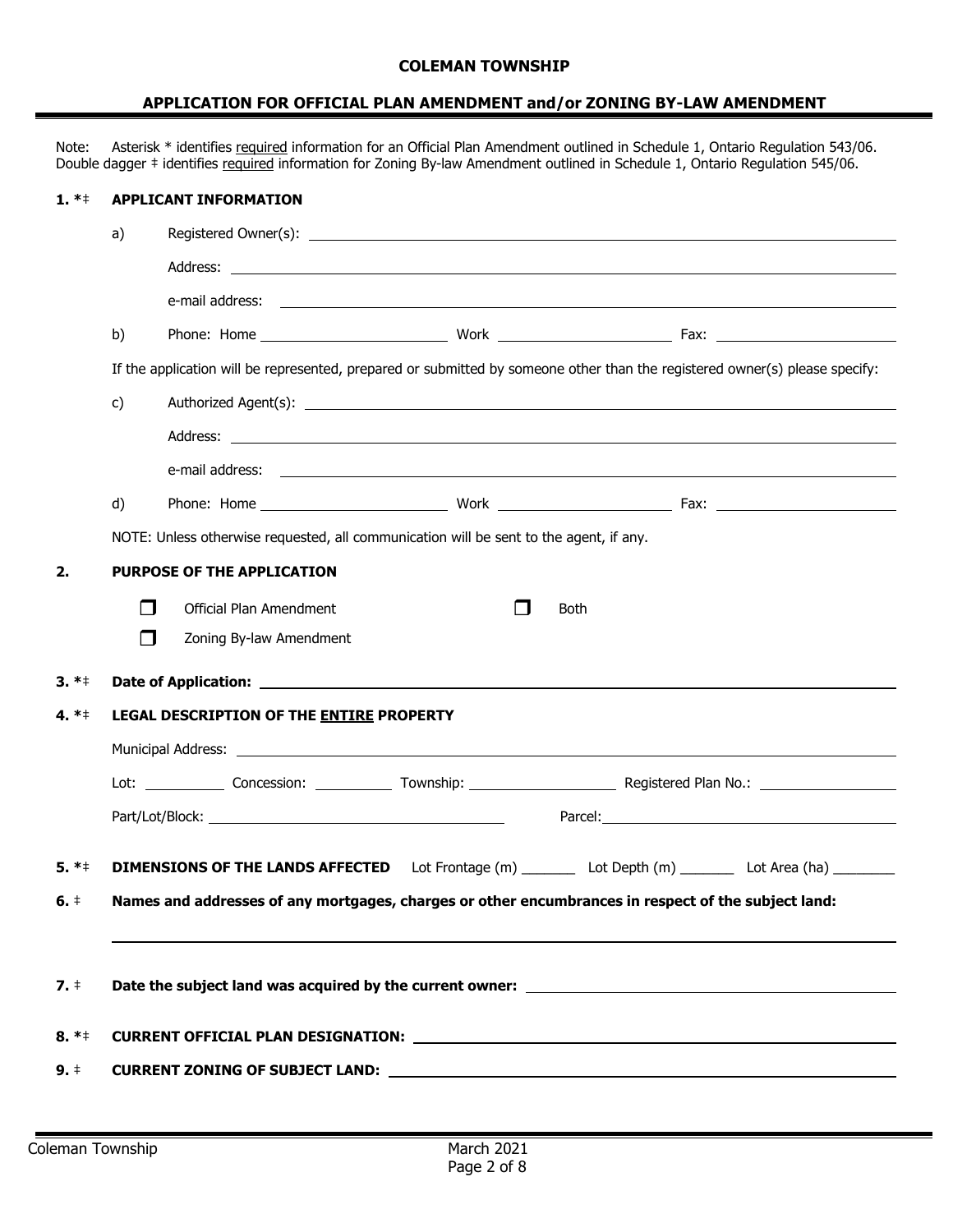#### **APPLICATION FOR OFFICIAL PLAN AMENDMENT and/or ZONING BY-LAW AMENDMENT**

Note: Asterisk \* identifies required information for an Official Plan Amendment outlined in Schedule 1, Ontario Regulation 543/06. Double dagger ‡ identifies required information for Zoning By-law Amendment outlined in Schedule 1, Ontario Regulation 545/06.

### Official Plan Amendment application:

#### **10. \* OFFICIAL PLAN TO BE AMENDED:**

Name of Municipality requested to initiate Official Plan Amendment:

#### **11. \* LAND USES PERMITTED IN CURRENT OFFICIAL PLAN DESIGNATION:**

Why is the Official Plan Amendment being requested?

#### **12. \* THE PURPOSE OF THE REQUESTED AMENDMENT (check if yes):**

 $\Box$  Change a policy  $\Box$  Delete a policy

 $\Box$  Replace a policy  $\Box$  Add a policy

If "Yes", please identify the policy to be changed, replaced, deleted or added and the text of the requested amendment:

| * Does the requested amendment change or replace a designation or schedule in the Official Plan? Yes $\Box$ |  | No $\square$ |
|-------------------------------------------------------------------------------------------------------------|--|--------------|
|-------------------------------------------------------------------------------------------------------------|--|--------------|

If "Yes", please identify the proposed designation and land uses the requested designation would permit and/or provide the re requested schedule change and the text that accompanies it:

#### **13. \* LAND USES THAT THE REQUESTED AMENDMENT WOULD PERMIT:**

#### Both applications:

**14.** \*\* Does the application alter the boundary of or implement a new settlement area? Yes  $\Box$  No  $\Box$ 

If "Yes", please explain Official Plan policies dealing with alteration or establishment of a settlement area and provide details of Official Plan Amendment (if applicable) which deal with the matter:

| 15. $**$ Does the application remove land from an employment area? | Yes $\Box$ | No $\square$ |
|--------------------------------------------------------------------|------------|--------------|
|--------------------------------------------------------------------|------------|--------------|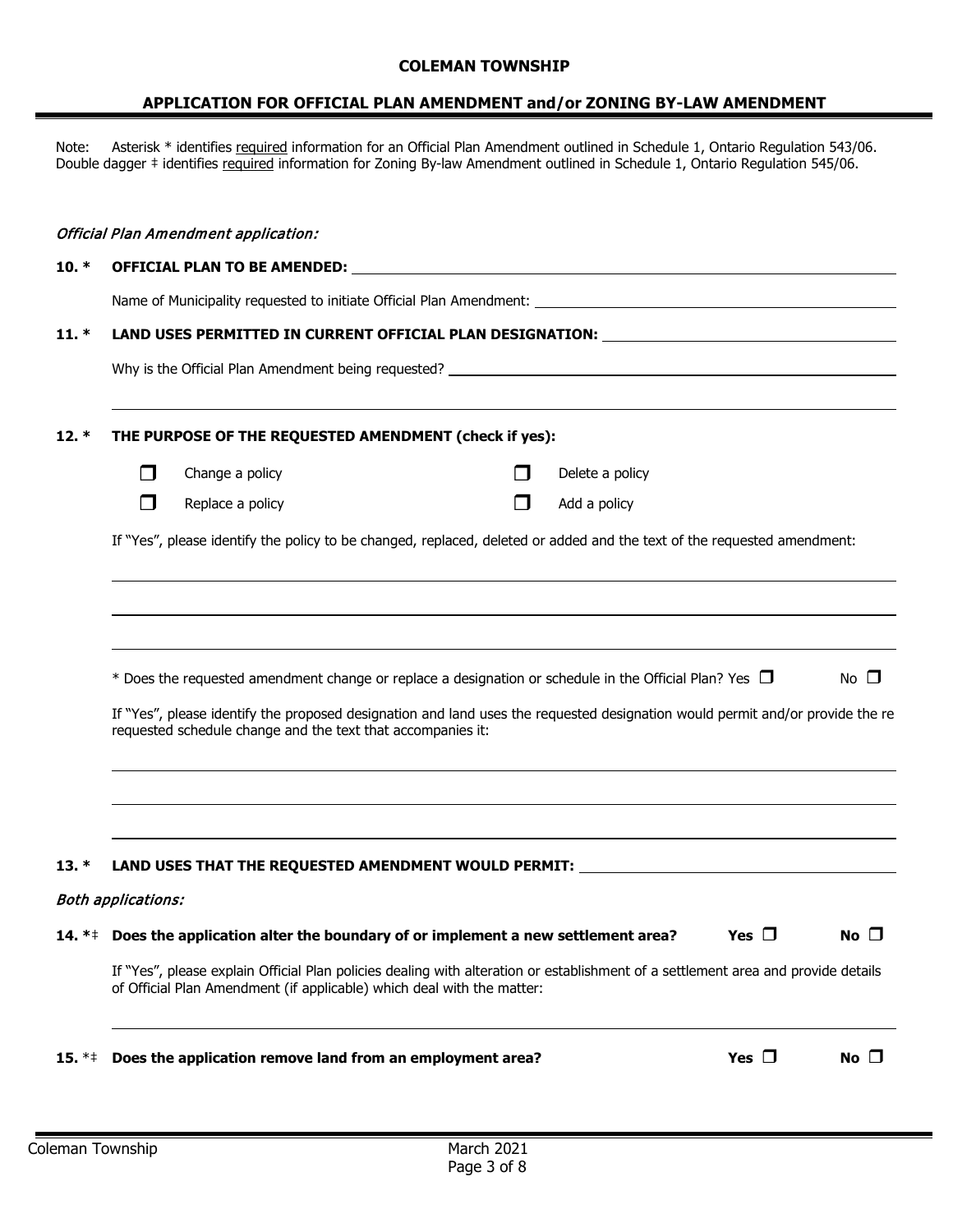#### **APPLICATION FOR OFFICIAL PLAN AMENDMENT and/or ZONING BY-LAW AMENDMENT**

Note: Asterisk \* identifies required information for an Official Plan Amendment outlined in Schedule 1, Ontario Regulation 543/06. Double dagger  $\ddagger$  identifies required information for Zoning By-law Amendment outlined in Schedule 1, Ontario Regulation 545/06.

If "Yes", please explain Official Plan policies dealing with removal of land from an employment area and provide details of Official Plan Amendment (if applicable) which deal with the matter:

|                 | Zoning By-law Amendment application:                                                                                                                                                                                          |                                                                                                                      |                                                                                                                       |                                                                                  |
|-----------------|-------------------------------------------------------------------------------------------------------------------------------------------------------------------------------------------------------------------------------|----------------------------------------------------------------------------------------------------------------------|-----------------------------------------------------------------------------------------------------------------------|----------------------------------------------------------------------------------|
| $16. \;$        |                                                                                                                                                                                                                               |                                                                                                                      |                                                                                                                       |                                                                                  |
|                 | # In the proposed zone, please provide the following:                                                                                                                                                                         |                                                                                                                      |                                                                                                                       | Maximum Height (m) Maximum Density                                               |
|                 |                                                                                                                                                                                                                               |                                                                                                                      |                                                                                                                       |                                                                                  |
|                 |                                                                                                                                                                                                                               |                                                                                                                      |                                                                                                                       |                                                                                  |
| 17.             |                                                                                                                                                                                                                               |                                                                                                                      |                                                                                                                       |                                                                                  |
|                 |                                                                                                                                                                                                                               |                                                                                                                      |                                                                                                                       |                                                                                  |
|                 |                                                                                                                                                                                                                               |                                                                                                                      |                                                                                                                       |                                                                                  |
|                 |                                                                                                                                                                                                                               |                                                                                                                      |                                                                                                                       |                                                                                  |
| $18.$ $\dagger$ |                                                                                                                                                                                                                               |                                                                                                                      |                                                                                                                       |                                                                                  |
|                 |                                                                                                                                                                                                                               |                                                                                                                      |                                                                                                                       | # Length of Time Existing Uses have Continued: _________________________________ |
| $19.$ $\dagger$ | PROPOSED USE OF LAND: Note of the state of the state of the state of the state of the state of the state of the state of the state of the state of the state of the state of the state of the state of the state of the state |                                                                                                                      |                                                                                                                       |                                                                                  |
| $20.$ ‡         | PARTICULARS OF ALL EXISTING AND PROPOSED BUILDINGS (use an additional sheet if necessary)                                                                                                                                     |                                                                                                                      |                                                                                                                       |                                                                                  |
|                 |                                                                                                                                                                                                                               | Existing                                                                                                             |                                                                                                                       | Proposed                                                                         |
|                 | Type                                                                                                                                                                                                                          |                                                                                                                      | <u> 1989 - Johann John Stone, meil in der Stone aus der Stone aus der Stone aus der Stone aus der Stone aus der S</u> |                                                                                  |
|                 | Length (m) x Width (m)                                                                                                                                                                                                        | <u> 1989 - Johann Stein, marwolaethau a bhann an t-Amhair an t-Amhair an t-Amhair an t-Amhair an t-Amhair an t-A</u> |                                                                                                                       |                                                                                  |
|                 | Floor Area $(m^2)$                                                                                                                                                                                                            |                                                                                                                      |                                                                                                                       |                                                                                  |
|                 | Height (m)                                                                                                                                                                                                                    |                                                                                                                      |                                                                                                                       |                                                                                  |
|                 | No. of Storeys                                                                                                                                                                                                                |                                                                                                                      |                                                                                                                       |                                                                                  |
|                 | Setbacks from:<br>Front Lot Line (m)                                                                                                                                                                                          |                                                                                                                      |                                                                                                                       |                                                                                  |
|                 | Rear Lot Line (m)                                                                                                                                                                                                             |                                                                                                                      |                                                                                                                       |                                                                                  |
|                 | Side Lot Line (m)                                                                                                                                                                                                             |                                                                                                                      |                                                                                                                       |                                                                                  |

Side Lot Line (m)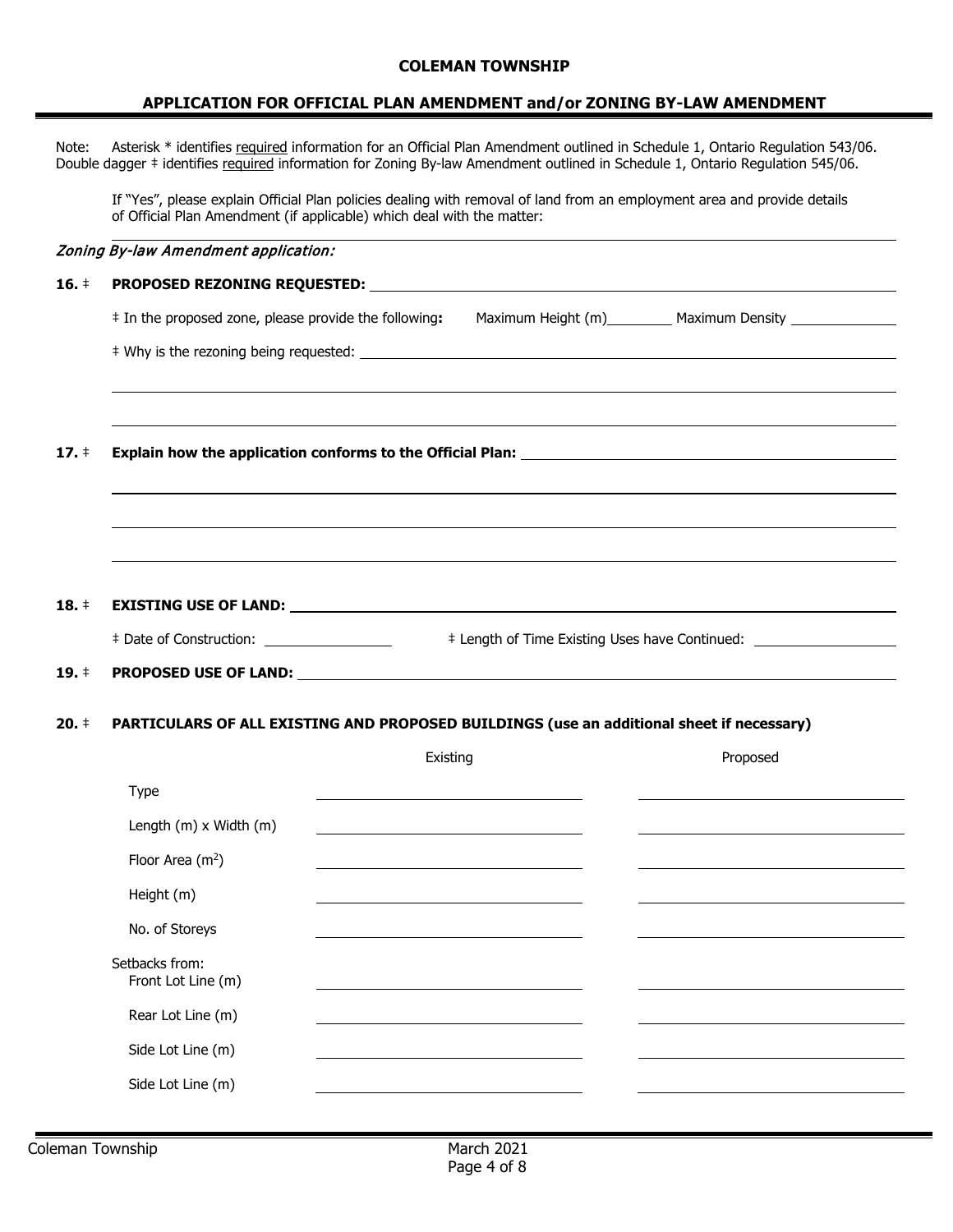#### **APPLICATION FOR OFFICIAL PLAN AMENDMENT and/or ZONING BY-LAW AMENDMENT**

Note: Asterisk \* identifies required information for an Official Plan Amendment outlined in Schedule 1, Ontario Regulation 543/06. Double dagger  $\ddagger$  identifies required information for Zoning By-law Amendment outlined in Schedule 1, Ontario Regulation 545/06.

#### **ACCESS / SERVICING**

| $21.$ ‡<br><b>LAND:</b> | <b>ACCESS TO</b>                                                                                                                                                                                              | Provincial<br>Highway<br>$\Box$ |                           | Year-Round<br>Municipal Road<br>$\Box$ |                            | Seasonal<br>Municipal Road<br>$\Box$                                                                                                                                                                                           |                     |                              | Other Public Road or<br>Right-of-way<br>П | Water<br>◘                        |
|-------------------------|---------------------------------------------------------------------------------------------------------------------------------------------------------------------------------------------------------------|---------------------------------|---------------------------|----------------------------------------|----------------------------|--------------------------------------------------------------------------------------------------------------------------------------------------------------------------------------------------------------------------------|---------------------|------------------------------|-------------------------------------------|-----------------------------------|
|                         | If access to the subject land is by water only, describe the parking and docking facilities to be used and the approximate<br>distance of these facilities from the subject land and the nearest public road: |                                 |                           |                                        |                            |                                                                                                                                                                                                                                |                     |                              |                                           |                                   |
| $22. *+$                | INDICATE THE APPLICABLE WATER SUPPLY AND SEWAGE DISPOSAL:                                                                                                                                                     |                                 |                           |                                        |                            |                                                                                                                                                                                                                                |                     |                              |                                           |                                   |
|                         | Municipal<br>Water<br>$\sqcap$                                                                                                                                                                                | Communal<br>Water<br>$\Box$     | Private<br>Well<br>$\Box$ | Lake or other<br>Water body<br>П       |                            | Municipal<br>Sewers<br>П                                                                                                                                                                                                       |                     | Communal<br>Septic<br>$\Box$ | Private<br>Septic<br>$\Box$               | Privy or<br>other means<br>$\Box$ |
| $23. *+$                | If the proposed development is serviced by a privately owned and operated individual or communal septic<br>system, will more than 4500 litres of effluent be produced per day?                                |                                 |                           |                                        |                            |                                                                                                                                                                                                                                |                     |                              | Yes $\square$                             | No $\square$                      |
|                         | If "Yes", please provide the following with this application: 1) a servicing options report; and 2) a hydrogeological report.                                                                                 |                                 |                           |                                        |                            |                                                                                                                                                                                                                                |                     |                              |                                           |                                   |
| $24. \pm$               | <b>INDICATE THE STORM DRAINAGE METHOD:</b>                                                                                                                                                                    |                                 |                           |                                        | <b>Sewers</b><br>$\Box$    |                                                                                                                                                                                                                                | <b>Ditches</b><br>П | Swales                       |                                           |                                   |
|                         | <b>PREVIOUS APPLICATIONS</b>                                                                                                                                                                                  |                                 |                           |                                        |                            |                                                                                                                                                                                                                                |                     |                              |                                           |                                   |
|                         | 25. ** Has the subject land (or lands within 120 metres for an Official Plan Amendment Application) ever been, or is it<br>now, the subject of an application for:                                            |                                 |                           |                                        |                            |                                                                                                                                                                                                                                |                     |                              |                                           |                                   |
|                         | Plan of<br>Subdivision                                                                                                                                                                                        | Consent                         |                           | <b>Official Plan</b><br>Amendment      | Zoning By-law<br>Amendment |                                                                                                                                                                                                                                | Minister's          |                              | Minor                                     | <b>Site</b>                       |
|                         | $\blacksquare$                                                                                                                                                                                                |                                 |                           | $\blacksquare$                         | ⊓                          |                                                                                                                                                                                                                                | Zoning Order<br>⊓   |                              | Variance<br>$\Box$                        | Plan<br>$\Box$                    |
|                         | If "Yes", please provide the following information:                                                                                                                                                           |                                 |                           |                                        |                            |                                                                                                                                                                                                                                |                     |                              |                                           |                                   |
|                         |                                                                                                                                                                                                               |                                 |                           |                                        |                            |                                                                                                                                                                                                                                |                     | ** Status of Application(s): |                                           |                                   |
|                         | * Approval Authority:<br><u> 1990 - Johann Barbara, martin a</u>                                                                                                                                              |                                 |                           |                                        |                            | * Lands Affected: The state of the state of the state of the state of the state of the state of the state of the state of the state of the state of the state of the state of the state of the state of the state of the state |                     |                              |                                           |                                   |
|                         | * Purpose of Application(s):                                                                                                                                                                                  |                                 |                           |                                        |                            |                                                                                                                                                                                                                                |                     |                              |                                           |                                   |
|                         | * Effect on Requested<br>Amendment:                                                                                                                                                                           |                                 |                           |                                        |                            |                                                                                                                                                                                                                                |                     |                              |                                           |                                   |
|                         | <u>PROVINCIAL POLICY</u>                                                                                                                                                                                      |                                 |                           |                                        |                            |                                                                                                                                                                                                                                |                     |                              |                                           |                                   |

**26. \***‡ **Is the application consistent with policy statements issued under subsection 3(1) of the** Planning Act?

 $Yes \n\Box$  **No**  $\Box$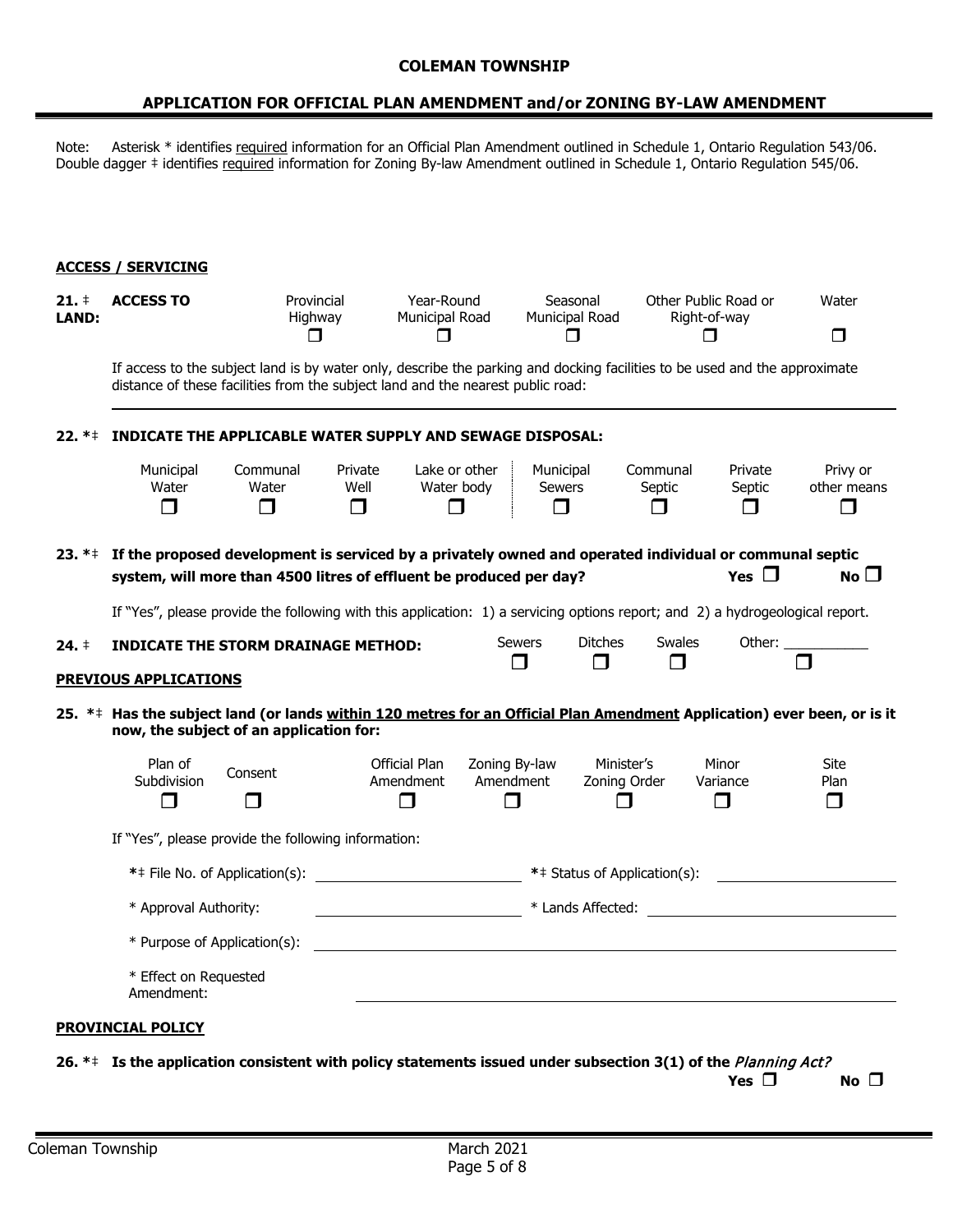#### **APPLICATION FOR OFFICIAL PLAN AMENDMENT and/or ZONING BY-LAW AMENDMENT**

Note: Asterisk \* identifies required information for an Official Plan Amendment outlined in Schedule 1, Ontario Regulation 543/06. Double dagger # identifies required information for Zoning By-law Amendment outlined in Schedule 1, Ontario Regulation 545/06.

| 27. $**$ Is the land within an area designated under any provincial plan or plans?                      | Yes $\Box$ | No $\square$ |
|---------------------------------------------------------------------------------------------------------|------------|--------------|
| If "Yes", does the application conform to or not conflict with the applicable provincial plan or plans? |            |              |
|                                                                                                         |            |              |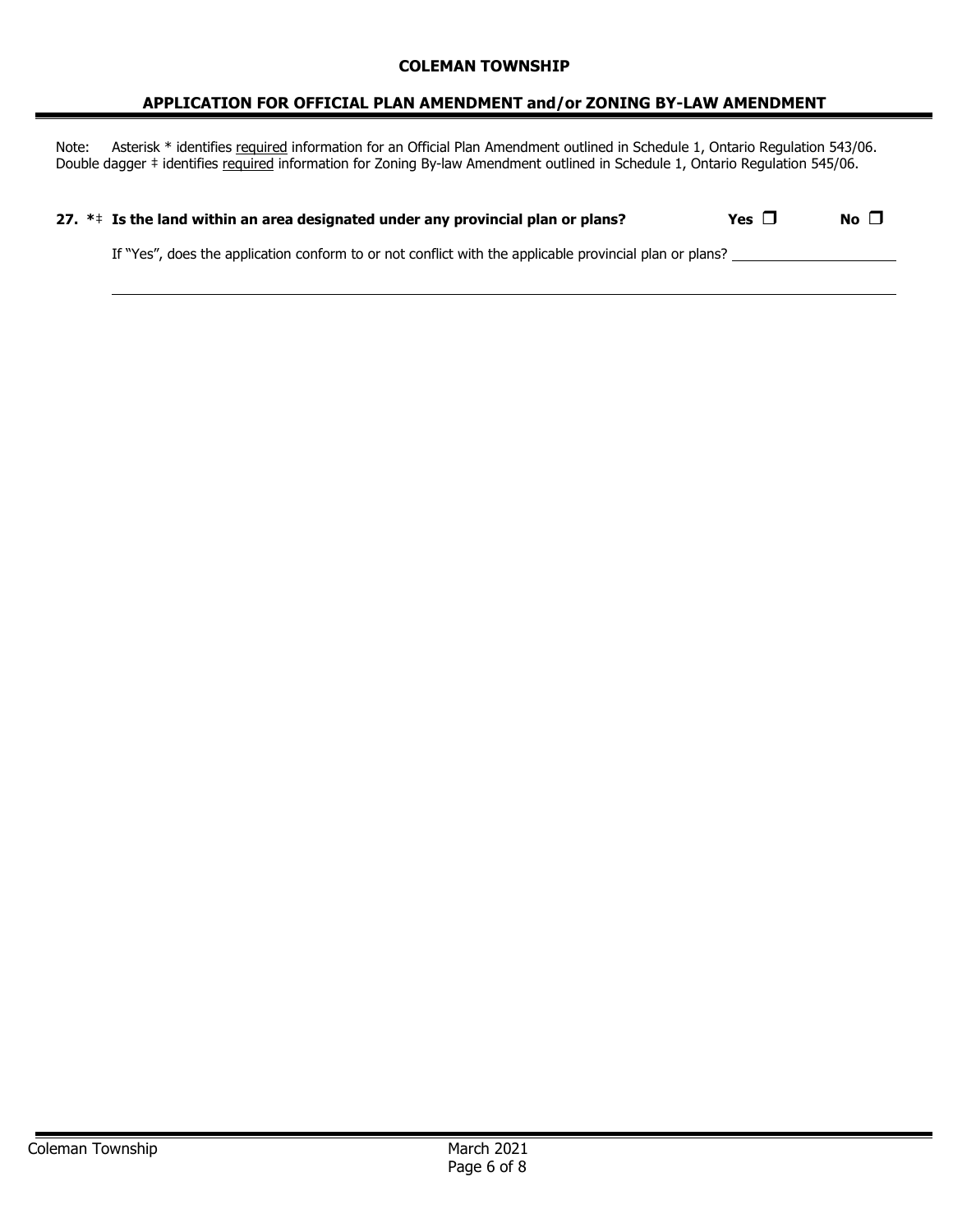#### **APPLICATION FOR OFFICIAL PLAN AMENDMENT and/or ZONING BY-LAW AMENDMENT**

Note: Asterisk \* identifies required information for an Official Plan Amendment outlined in Schedule 1, Ontario Regulation 543/06. Double dagger ‡ identifies required information for Zoning By-law Amendment outlined in Schedule 1, Ontario Regulation 545/06.

#### **APPLICATION SKETCH**

**28.** ‡ **ACCURATE, TO SCALE, DRAWING OF PROPOSAL:** In the space below or on a separate page(s), please provide a drawing of the proposal. In some cases, it may be more appropriate to prepare additional drawings at varying scales to better illustrate the proposal.

#### **APPLICANT'S NAME: DATE:**

The drawing(s) should show:

- Property boundaries & dimensions

- Location, size and type of existing and proposed buildings and structures, indicating setbacks to all lot lines
- Adjacent land uses (residential, commercial, agricultural, etc.)
- Easements or restrictive covenants
- Location, name and width of abutting public roads, allowances, rights-of-way
- Approximate location of all natural and artificial features on subject land and on land adjacent to subject land that, in the opinion of the applicant, may affect the application (buildings, railways, watercourses, drainage ditches, rivers or stream banks, wells and septic tanks)
- If access to subject land is by water only, location of parking & docking facilities to be used